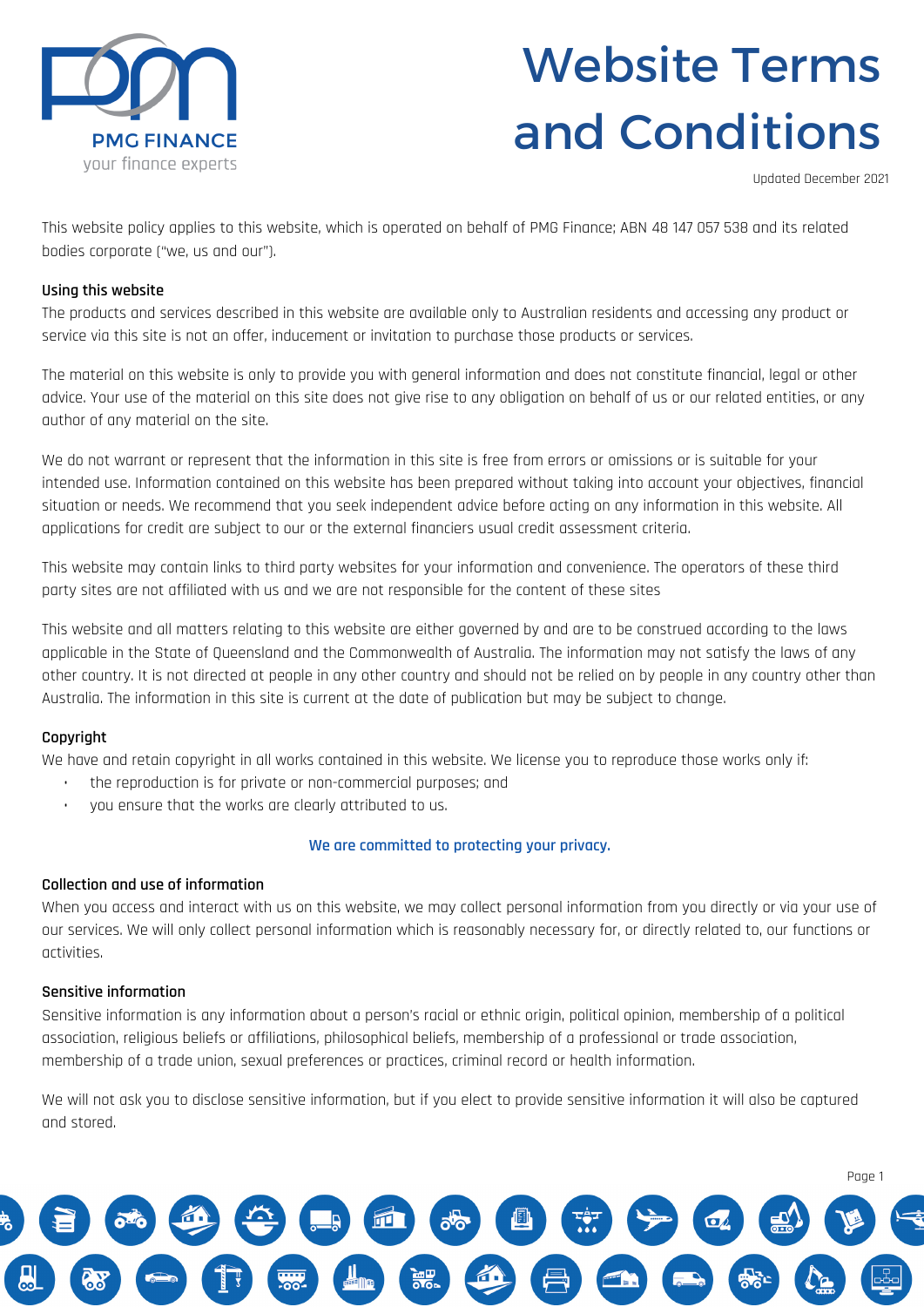

# Website Terms and Conditions

Updated December 2021

## **Information from third parties**

Our website contains links to websites of third party providers of goods and services (Third party websites). If you have accessed third party websites through our website and if those third parties collect information about you, we may also collect or have access to that information as part of our arrangements with those third parties.

Where you access a third party website from our website, cookie information, information about your preferences or other information you have provided about yourself may be shared between us and the third party.

The links to third party websites are not an endorsement of those parties or their products or services. We are not responsible for the quality, validity or accuracy of information published on third party websites that are linked to this site.

## **Advertising and tracking**

When you view our advertisements on a third party website, the advertising company uses 'cookies' and in some cases 'web beacons' to collect information such as:

- the server your computer is logged onto;
- your browser type;
- the date and time of your visit; and
- the performance of their marketing efforts.

When you access our website after viewing one of our advertisements on a third party website, the advertising company collects information on how you utilise our website (eg which pages you view) and whether you complete an online application.

#### **Cookies**

We use 'cookies' to provide you with better and more customised service and with a more effective website.

A 'cookie' is a small text file placed on your computer by our web page server. A cookie can later be retrieved by our webpage servers. Cookies are frequently used on websites and you can choose if and how a cookie will be accepted by configuring your preferences and options in your internet browser.

We use cookies for different purposes such as:

- to allocate a unique number to your internet browsers;
- to customise our website for you;
- for statistical purposes;
- to identify if you have accessed a Third Party Website; and
- for security purposes.

#### **IP addresses**

Your IP address is the identifier for your computer when you are using the internet.

It may be necessary for us to collect your IP address for your interaction with various parts of our website.